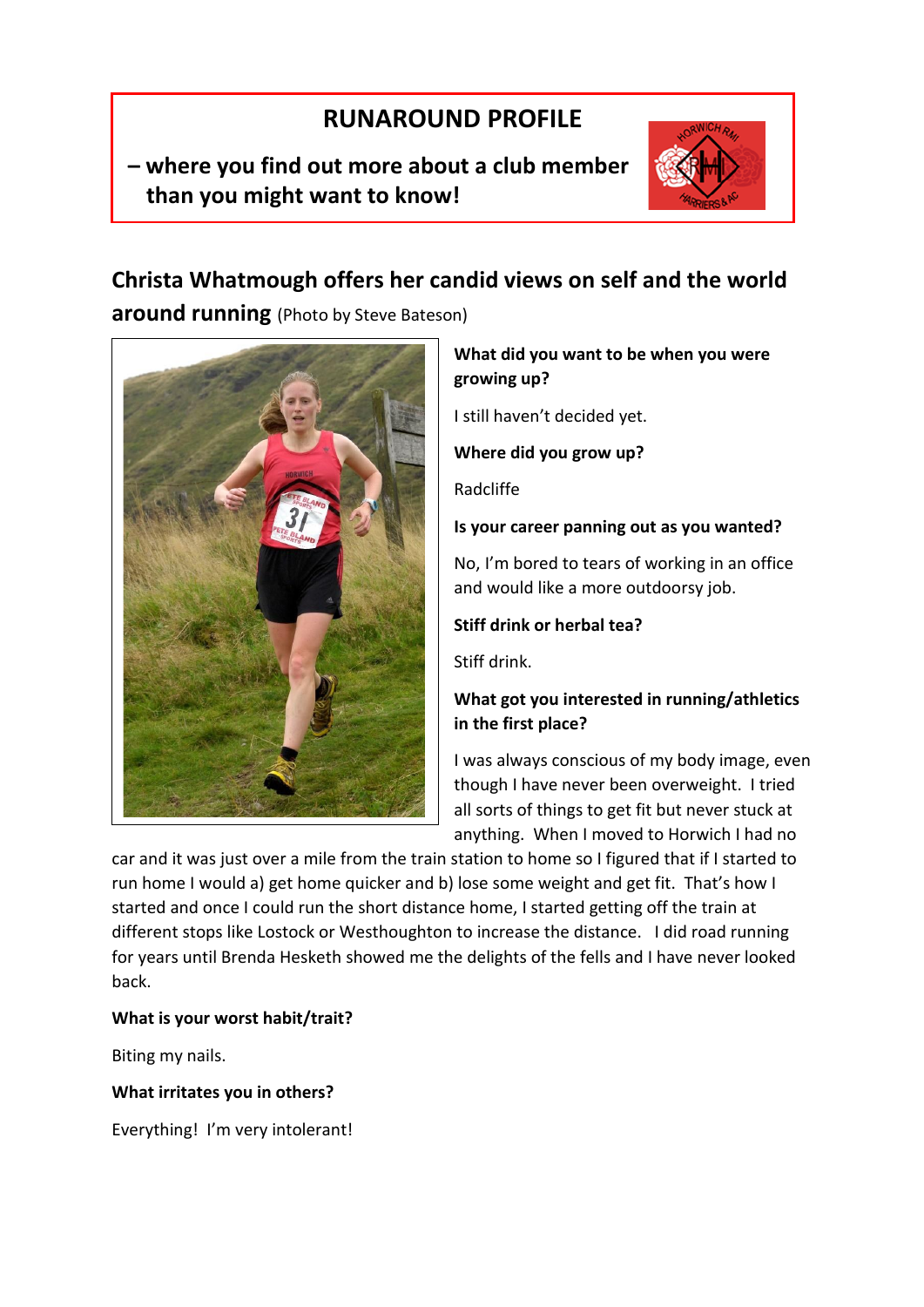#### **Some stats?**

My race PBs are quite old now and as I don't do road running anymore they're unlikely to change any time soon. 5k is 23:19 and 10k is 49:21.

#### **How do you fit training in to your daily schedule?**

It's a struggle to be honest – I have no idea how people with kids manage it.

#### **Training tips?**

Yes please, any tips would be most welcome!

Sorry, being silly. My only tip would be don't beat yourself up - a bad training run is better than no run!

#### **Other interests?**

Rock music!

#### **What has been your proudest moment?**

In running it would be coming third in the Vernon's 5k race series a few years back. It's the only time I have won something that wasn't just for being the only person who turned up. My little trophy has pride of place in my living room.

#### **Best advice you've ever been given?**

At Clougha Pike fell race a few years back, an older chap from Horwich (sorry, I have forgotten his name) came up behind me whilst I was struggling up a hill and said 'just keep chipping away at it'. It's something which has stuck with me and pops into my head whenever I'm struggling up a hill.

#### **What is your ultimate running/athletics challenge?**

I don't think I have one anymore. I'm just in it for the enjoyment and exercise now.

#### **What was your most embarrassing and/or scary moment?**

Most scary moment in running was going along Spitlers Edge before it was all flagged. I was on my own and it was winter with a thin layer of snow on the ground. My leg went into a peat bog all the way up to the top of my thigh. Thankfully my other foot landed on solid ground and, after a bit of a struggle, I was able to pull myself out. It really put the wind up me though because I was on my own and it was freezing and I hadn't passed another soul all morning and I just kept thinking about what would have happened if my other leg had gone in and there was nobody to pull me out. Would I still be around to tell the tale?

#### **What makes you most unhappy?**

Cruelty to animals.